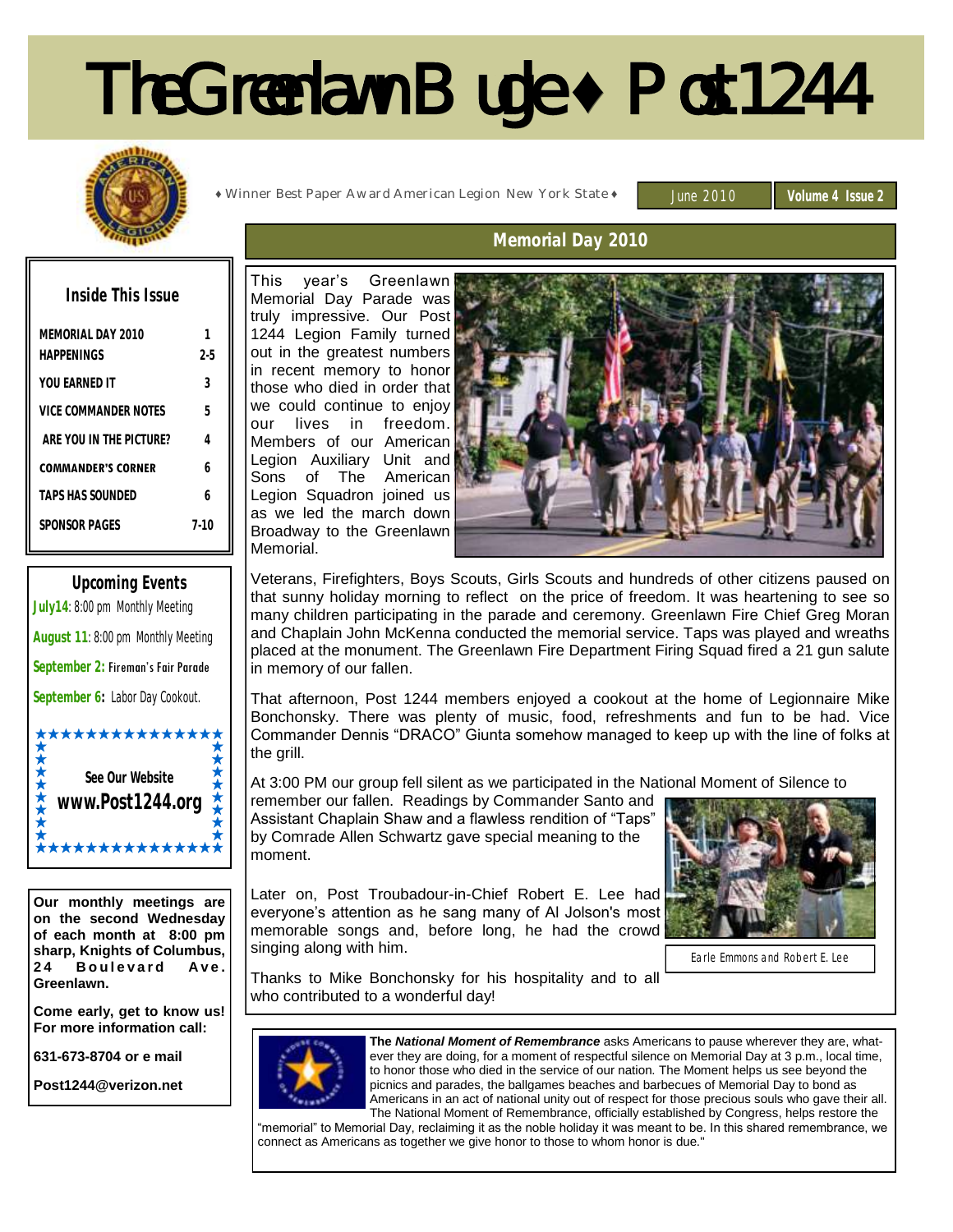# **Happenings**

#### **Post 1244 Officers Installed for Legion Year 2010-2011**

On May 12, Officers of Post 1244 were installed for the 2010-2011 year. Officiating were Suffolk County Commander Robert Shadler, County Historian and Past County Commander Paul DeVaul, and County Sergeant at Arms William Farley.

The newly elected officers are:

Commander-Bob Santo 1st Vice Commander and Finance Officer-Dennis Madden 2nd Vice Commander-Dennis Giunta 3rd Vice Commander-Kevin Farrell Adjutant-Ed O'Shea Service Officer-Donna Boyle Sgt-at-Arms-Charlie Armstrong Chaplain-Donald Hope Public Affairs Officer and Historian-Allen Shaw Judge Advocate-Tom Freeman





**National Medal of Honor Day March 25, 2010**

American Legion Post 1244 was represented along with Veterans Organizations from Nassau and Suffolk Counties at Long Island National Cemetery, Farmingdale, N.Y. to honor those who have been awarded the Medal of Honor and are now interred there.

Why March 25th? Congress chose this date because it was on this day in 1863 that the first Medals of Honor were presented to six members of Andrews Raiders in the War Between the States.

Twenty recipients of the Medal of Honor are interred at Long Island National Cemetery. Currently, 32 Medal of Honor Awardees are buried in all Long Island Cemeteries

James McDonough, Jr. Director, New York State Division of Veterans Affairs

The first laid to rest there was Thomas Mitchell, Landsman, U.S. Navy. Serving on board the USS Richmond in the Shanghai River, Mitchell rescued M.F.Caulan, First Class Boy, from drowning on November 17, 1879.

The most recently interred is First Lieutenant John Warren. He was awarded the nation's top medal for his actions in Tay Ninh Province, Vietnam when the platoon he

was commanding came under attack. Warren fell on an enemy grenade to shield others from the blast, an act that cost him his life.

Attending the ceremony from Post 1244 were Commander Bob Santo, Judge Advocate Tom Freeman and Historian Al Shaw. A Ilen Shaw and the state of the state of the state of the state of the state of the state of the state of the state of the state of the state of the state of the state of the state of the state of the state of the s

| <b>Congratulations</b>                                                                                                                                                                                                           |                   |
|----------------------------------------------------------------------------------------------------------------------------------------------------------------------------------------------------------------------------------|-------------------|
|                                                                                                                                                                                                                                  | ▚▚                |
|                                                                                                                                                                                                                                  | $\leftrightarrow$ |
|                                                                                                                                                                                                                                  |                   |
| Robert E. Lee has announced his engagement to Zoraida Gomez. The couple are planning a December wedding.<br>A Ed and Maureen O'Shea on the birth of their granddaughter Grace Catherine 8 lbs, 2 oz.<br>A Mike Bonchonsky on his | D                 |
|                                                                                                                                                                                                                                  |                   |

## **Touro Law Veterans and Service Member's Rights Clinic**

Providing free legal assistance to veterans and service members and their families, from when service members enter active duty or are deployed, while they are on active duty or deployed, and after they return to civilian life.

For more information contact: John A. Gresham, Director at 631-761-7080 (vetsclinic@tourolaw.edu).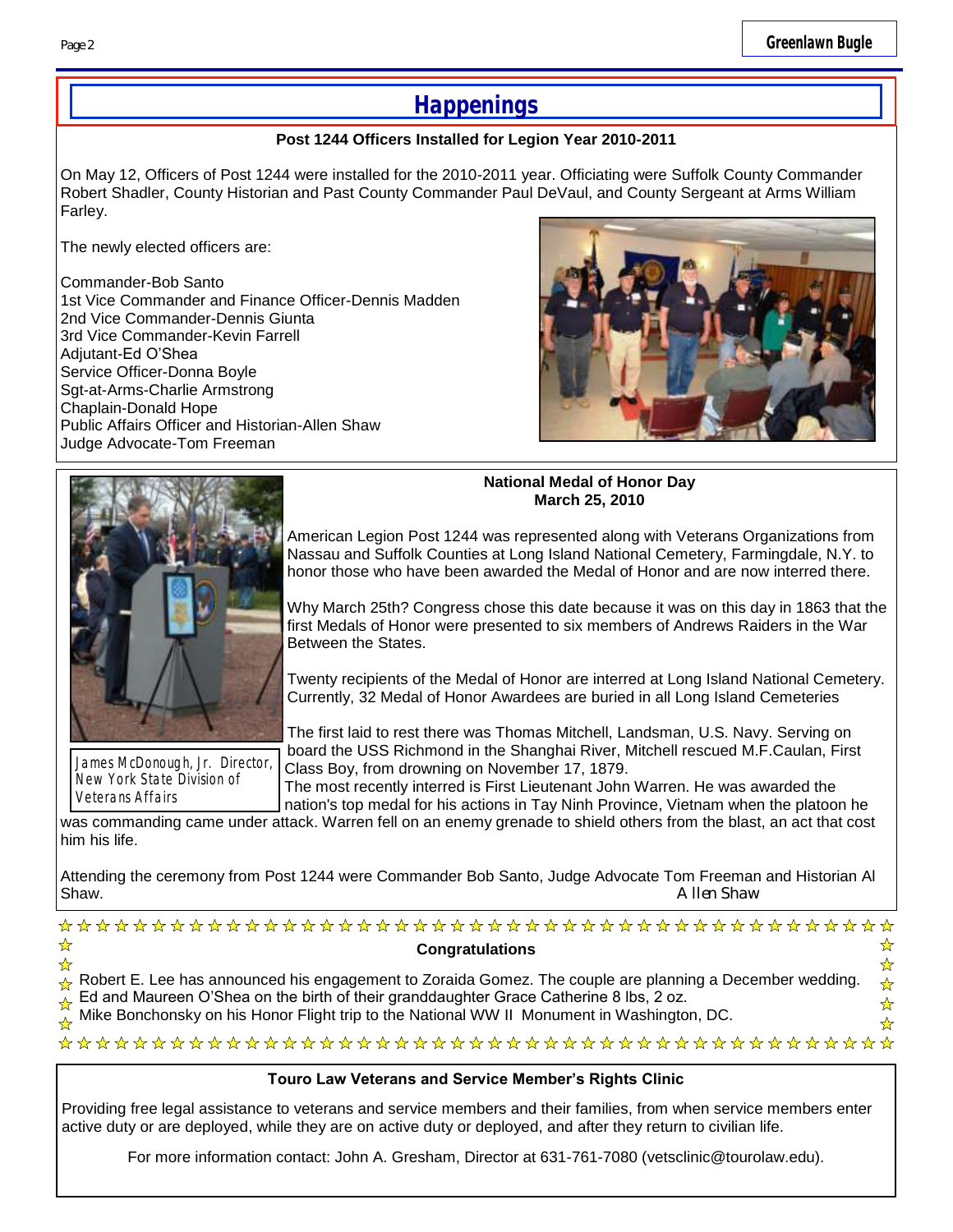# *"You Earned It" by Donna Boyle , Post Service Officer*



# YOUR DD-214

The most important military document for those who have been discharged, separated or retired is the DD214--your discharge paperwork. (Before January 1, 1950, several similar forms were used by the military services, including the WD AGO 53, WD AGO 55, WD AGO 53-55, NAVPERS 553, NAVMC 78PD, and the NAVCG 553.)You should keep multiple copies of it. (Provide your spouse a copy and have **them** put it some place **they** can find it in an emergency.)

 This is proof of your military status, whether you are retired, separated or discharged. It contains the nature of your discharge, and what your status is with the National Guard or a Reserve Unit.

 The lack of a DD214 form will bring your VA processes to a halt, but fortunately you can get a replacement copy by writing to the National Personnel Records Center. Enclose a completed form SF-180 along with a letter stating the reason for your request, you name, rank, social security number.

**How to get Standard Form 180 (SF-180)**

- [Use the eVetRecs request system](http://www.archives.gov/veterans/evetrecs/index.html) ( http://www.archives.gov/veterans/evetrecs)
- Write to : The National Personnel Records Center 9700 Page Avenue St. Louis, Missouri 63132
- From a local Veterans Administration office

If you are not able to obtain SF-180, you may still submit a request for military records. Your request must contain enough information to identify the record among the more than 70 million on file at NPRC (MPR). Certain basic information is needed to locate military service records. This information includes:

- The veteran's complete name used while in service
	- [Service number or social security number](http://www.archives.gov/st-louis/military-personnel/social-security-numbers.html)
- Branch of service
- Dates of service
- Date and place of birth may also be helpful, especially if the service number is not known

 If the request pertains to a record that may have been involved in the [1973 fire,](http://www.archives.gov/st-louis/military-personnel/fire-1973.html) also include:

Place of discharge

Last unit or assignment

Place of entry into the service, if known

#### **Local Students Awarded Academic Prizes**

Post 1244 has presented the George W. Henry Memorial Award for Excellence in American Studies to two local students: Paul Nunez of St. Pius V School, Melville and Jacob Axelrod of Harborfields High School, Greenlawn



Each student receives a scholarship of \$250. We are glad to be able to aid in their pursuit of higher education and hope they will continue to show an interest in our form of government.

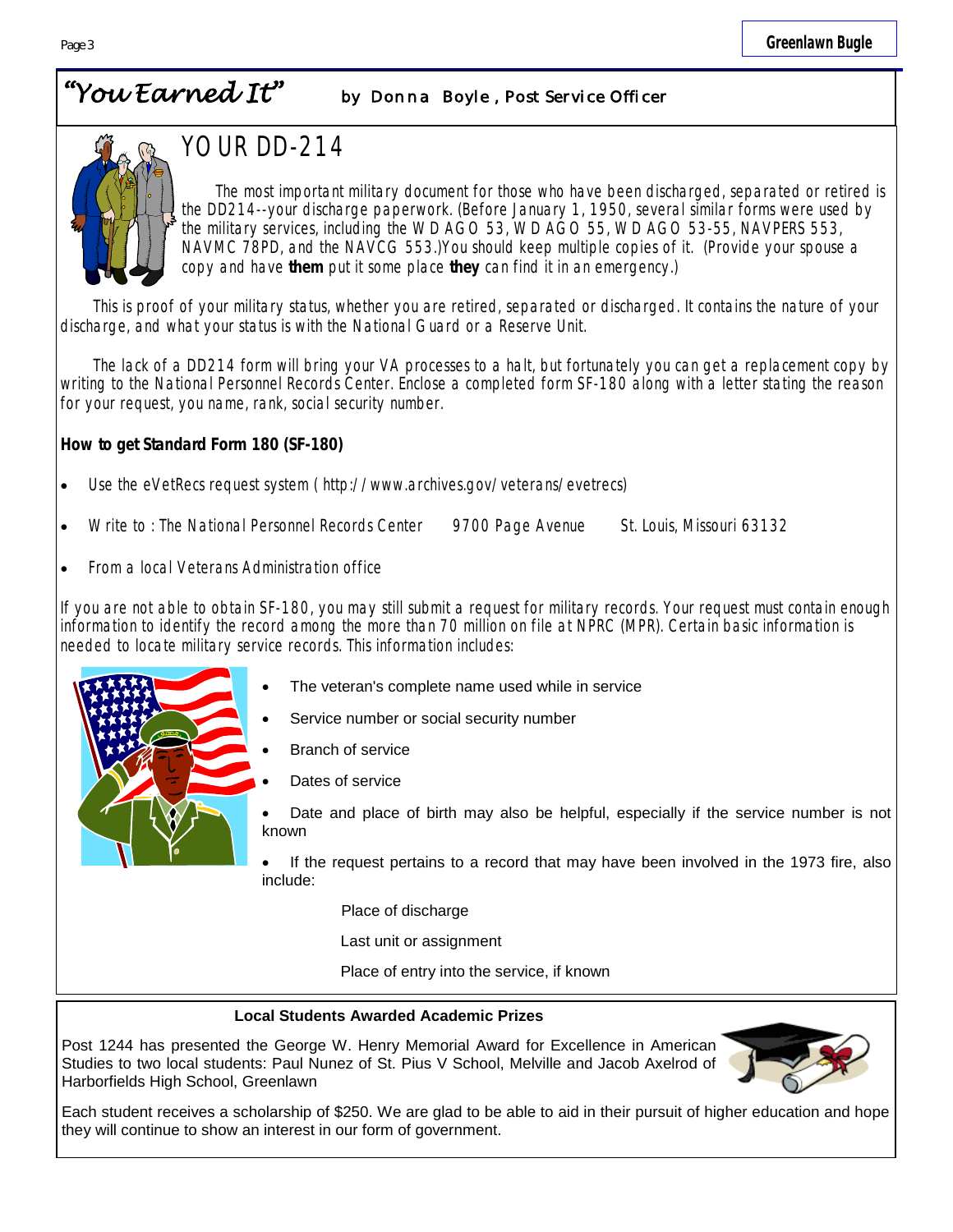# *Post 1244 Bulletin Board—Are you in the picture?*



**B17 "Yankee Lady" Raffle**

On the morning of May 29th, Post 1244 Legionnaire and raffle winner Joe Vitello took off from the American Airpower Museum at Republic Airport aboard the vintage Flying Fortress for a 40 minute ride over Long Island. Joe said that he got a good feeling for what it must have been like to fly a mission in the Flying Fortress which helped win WW II for the Allies. The "Yankee lady" which was seen in the skies over Long Island for much of the Memorial Day Weekend never saw combat in WW





#### **Harborfields Students Host Veterans Appreciation Breakfast**

The AP Government Classes at Harborfields High School hosted dozens of Post 1244 and other local veterans at the Annual Veterans Appreciation Breakfast on May 21st. Veterans shared their photos, souvenirs and stories with the many students. All were eager to learn about life in the military and how our experiences have shaped our lives and view of the world. Students shared their views and goals with the us. We were all impressed by them. Thanks to Patty Taylor and the fine students of Harborfields High School.

Legionnaire Chuck Holt and Students



#### **Auxiliary Dance and Fund Raiser a Big Success**

Our brand new American Legion Auxiliary Unit had it's first big social event on April 24th and it was a huge success! The Dance and Fundraiser at the St. Joseph Council, Knights of Columbus featured food, refreshments, raffles and

door prizes. Versatile entertainer Tony Grant provided an evening of musical delights for every taste and had many couples up and dancing the night away.

Auxiliary President Fran Hubbs said the event owed its success to the teamwork of the Auxiliary members who were so generous with their time and effort. Everyone thoroughly enjoyed the evening. Special thanks to Joseph Ferrandina of the K of C who spared no



effort to see that everything went well. Post Commander Bob Santo said that the members of the Post are already looking forward to next year's party.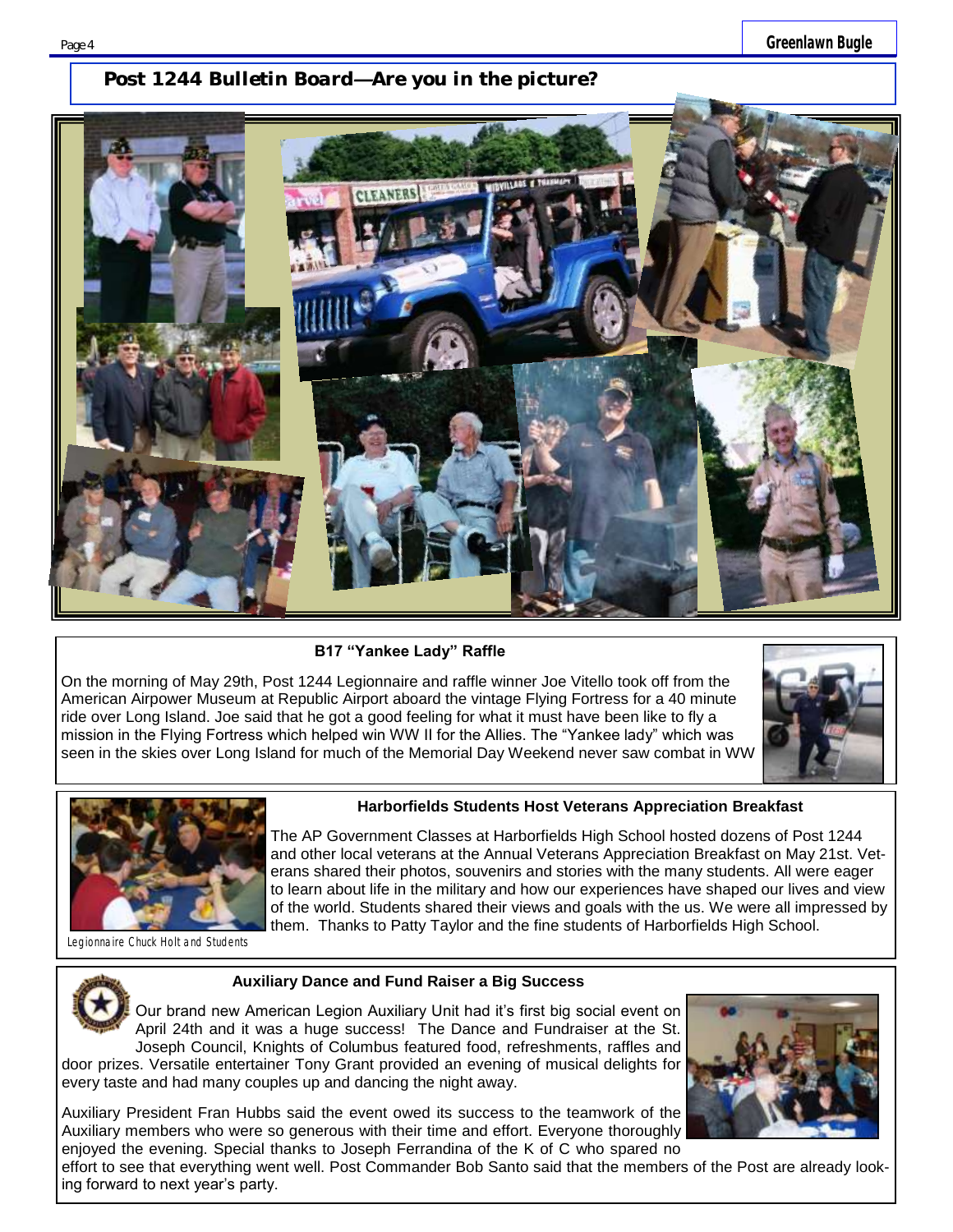# **Vice Commander's Call to Members**



**Dennis Madden**

Coincidentally, Commander Bob Santo and I began in Post 1, Albany, rather than in a local Post. It was the persistence of the late George Henry who made the call to each of us that brought us to Post 1244. When I arrived, almost the same month as Bob, I was astounded to find the camaraderie among such a small group of guys.

That was six years ago and much has transpired since then; except that the camaraderie remains very much intact. I have been associated with several groups, both community and professional in my sixty odd years, but none has meant as much to me as this group. I have formed some everlasting friendships and renewed my love of this country. We are truly a Band Of Brothers bound by our common

experiences. I'm certain you have all felt the same to some degree and for that reason I'll ask you to "pass it along" to some other vet you know. You won't be sorry that you did.

#### ☆ ☆ **Welcome New Members of Post 1244!**   $\frac{1}{N}$  $\frac{1}{N}$ **Arthur Klamm, John Dresch and George Joseph**  ☆ ⅍

## **Harborfields High School Students Selected To Attend Boys State Program**



L-R: Legionnaire Charlie Armstrong, Nico Amantia, Matt McLeod, Zac Ingber and Dr. Bennardo.

Boys' State is a program of The American Legion developed from the concept that youth should be offered a better perspective of the practical operation of government. Boys State is easily classified as a Leadership Action Program wherein qualified male high school juniors participate in a practical government course designed to develop in the young citizens a working knowledge of our system of government and to impress upon them the fact that their government is just what THEY MAKE IT.

Legionnaires Charlie Armstrong and Ed O'Shea of Greenlawn Post 1244 were tasked with selecting two candidates and an alternate from a select group of Juniors at Harborfields High School to attend this year's American Legion Boys State of New York Program at SUNY Morrisville State College Campus in Morrisville N.Y. Assisted by Harborfields Senior Brian Lindo, who attended the Boys' State Program last year, the two Legionnaires interviewed seven eligible juniors selected by Harborfields Principal Dr. Dave Bennardo.

This was not an easy task, said Charlie Armstrong, following the interviews, as all of these young men were fine candidates. Selected for this year's program were: Matt McLeod and Zach Ingber with Nico Amantia being selected as alternate. The candidates are selected based on: leadership, character, scholarship, and service, among other things.

Since Zach will not be able to attend the session, Nico will be taking his place at Boys State. The weeklong session begins June 25th with a 5 hour bus ride to Morrisville.

Commenting on the selection process Ed O'Shea remarked on what a pleasant experience it had been to meet these young men and to know our democracy will be in such good hands.

Allen Shaw